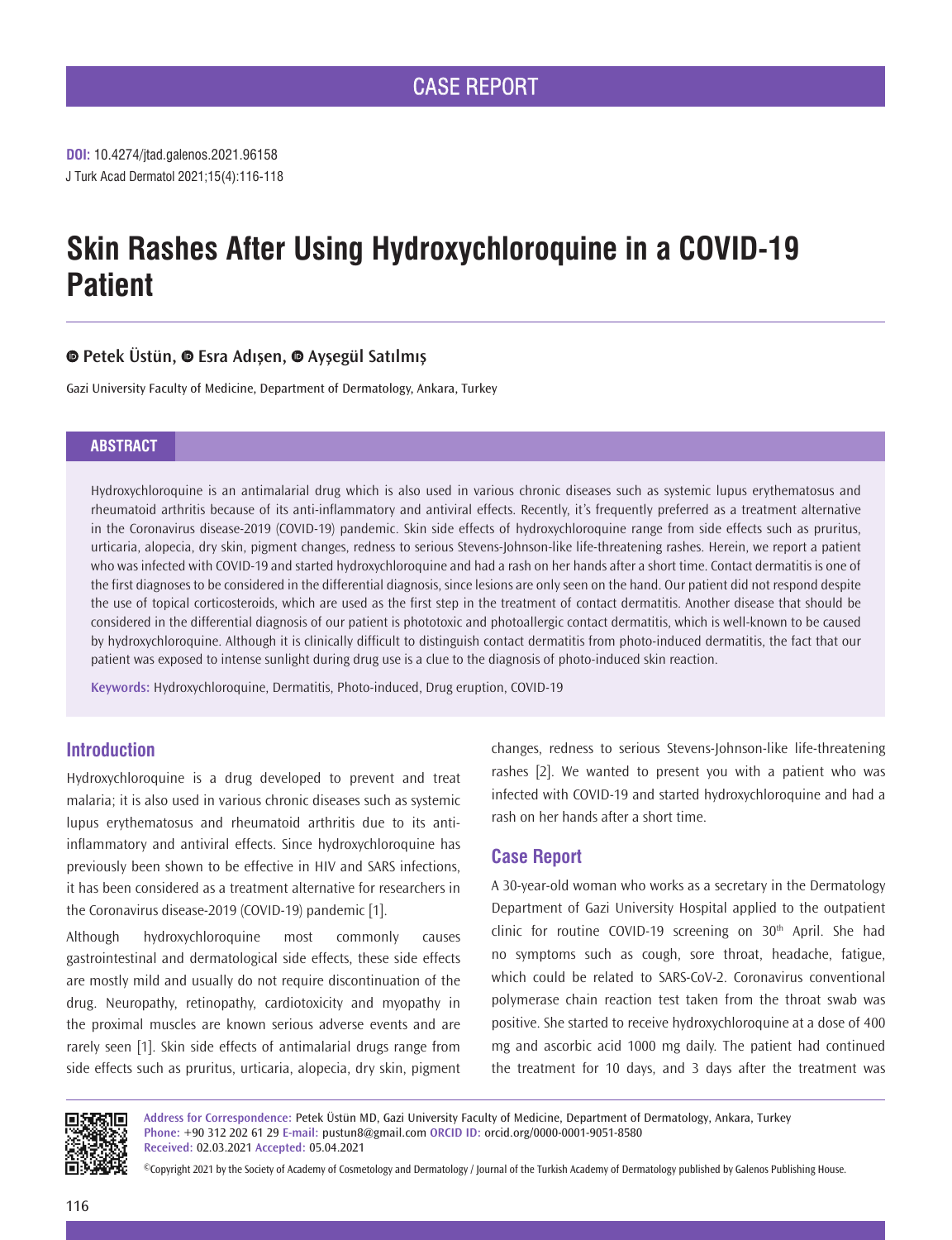stopped, the patient complained of redness, dryness, and peeling on her hands. The rashes were more pronounced, especially on the fingertips and interphalangeal joints, and the exfoliation and dryness gradually spread to the palms. There was tenderness on palpation in the rashes and the patient complained of itching (Figures 1, 2).

She reported that she had no personal or family history of drug eruptions and had never experienced such a rash before. On dermatological examination, erythematous desquamative plaques were present on fingertips and over interphalangeal joints and



**Figure 1.** Erythematous desquamative plaques on interphalangeal joints, lichenification and exaggerated skin lines



**Figure 2.** Desquamation on palmar surface of hands

there was desquamation on the bilateral palmar surfaces. When the patient's history was detailed, it was learned that the patient spent time in her garden and was exposed to intense sunlight. Betamethasone valerate  $+$  fusidic acid combination was initiated to the patient, and the patient's medication was changed to methylprednisolone aceponate, as the lesions did not regress in the control examination on the  $3<sup>rd</sup>$  day. In the control examination of the patient one week later, there was still no improvement in the lesions.

## **Discussion**

In the COVID-19 pandemic, the frequency of eczematous rashes on the hand has increased and the most common reason is the frequent use of disinfectants. In the present case, contact dermatitis is one of the first diagnoses to be considered in the differential diagnosis, since lesions are only seen on the hand. While irritant contact dermatitis is the most common contact dermatitis, it is followed by atopic dermatitis, allergic contact dermatitis, and eczematous dermatitis [3].

Although itching, tenderness, and hyperkeratosis observed in our case are also seen in irritant contact dermatitis, our patient did not respond despite the use of topical corticosteroids, which are used as the first step in the treatment of contact dermatitis. Another disease that should be considered in the differential diagnosis of our patient is phototoxic and photoallergic contact dermatitis, which is well-known to be caused by hydroxychloroquine. In the literature, a patient with long-term hydroxychloroquine use had itchy, eczematous dermatitis on the face and hands triggered in the summer, and the photo-test result with narrow-band ultraviolet B was positive [4]. Although it is clinically difficult to distinguish contact dermatitis from photo-induced dermatitis, the fact that our patient was exposed to intense sunlight during drug use is a clue to the diagnosis of photo-induced skin reaction.

As a result, light exposure should be questioned in skin rashes that occur during the use of photo-sensitizer drugs such as hydroxychloroquine, and photo-induced skin reactions should be considered in the differential diagnosis.

#### **Ethics**

**Informed Consent:** Consent form was filled out by all participants. **Peer-review:** Externally and internally peer-reviewed.

#### **Authorship Contributions**

Surgical and Medical Practices: E.A., Concept: E.A., Design: A.S., Data Collection or Processing: E.A., P.Ü., Analysis or Interpretation: P.Ü., A.S., Literature Search: P.Ü., A.S., Writing: P.Ü.

**Conflict of Interest:** No conflict of interest was declared by the authors.